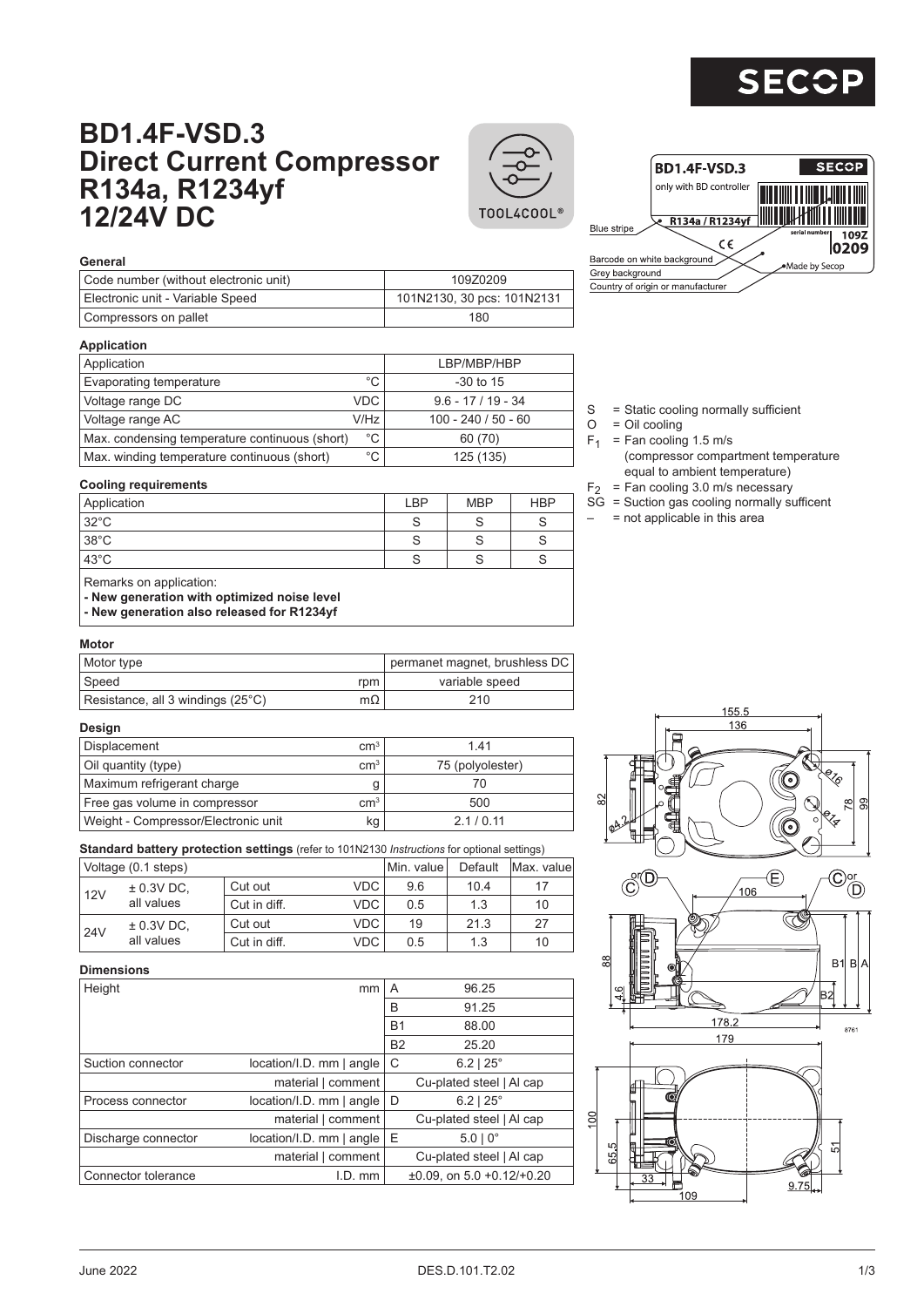## **Performance Data with Refrigerant R134a**

|                                                                                                                                                                                                                                                                                                                                                                                                                                                                                                                                                                                                                                                                                                                                                                                                                                                                                                                                                                                                                                                     | Capacity (EN 12900 Household/CECOMAF), R134a<br>12V DC, static cooling<br>watt |       |         |       |          |       |      |              |          |                        | Operational errors (TOOL4COOL® or LED flashes) |                            |                                                                         |                               |                                    |                                                               |     |                       |                |
|-----------------------------------------------------------------------------------------------------------------------------------------------------------------------------------------------------------------------------------------------------------------------------------------------------------------------------------------------------------------------------------------------------------------------------------------------------------------------------------------------------------------------------------------------------------------------------------------------------------------------------------------------------------------------------------------------------------------------------------------------------------------------------------------------------------------------------------------------------------------------------------------------------------------------------------------------------------------------------------------------------------------------------------------------------|--------------------------------------------------------------------------------|-------|---------|-------|----------|-------|------|--------------|----------|------------------------|------------------------------------------------|----------------------------|-------------------------------------------------------------------------|-------------------------------|------------------------------------|---------------------------------------------------------------|-----|-----------------------|----------------|
| rpm \ °C                                                                                                                                                                                                                                                                                                                                                                                                                                                                                                                                                                                                                                                                                                                                                                                                                                                                                                                                                                                                                                            | $-30$                                                                          | $-25$ | $-23.3$ | $-20$ | $-15$    | $-10$ | -5   | 0            | 5        | 7.2                    | 10                                             | 15                         | Error code<br>or LED                                                    |                               |                                    | <b>Error type</b>                                             |     |                       |                |
| 2,000                                                                                                                                                                                                                                                                                                                                                                                                                                                                                                                                                                                                                                                                                                                                                                                                                                                                                                                                                                                                                                               |                                                                                | 9     | 11      | 15    | 22       | 31    | 42   | 54           | 68       | 75                     | 84                                             | 101                        | flashes                                                                 |                               |                                    | Can be read out in the software TOOL4COOL®                    |     |                       |                |
| 3,000                                                                                                                                                                                                                                                                                                                                                                                                                                                                                                                                                                                                                                                                                                                                                                                                                                                                                                                                                                                                                                               | 9                                                                              | 16    | 19      | 26    | 37       | 51    | 67   | 85           | 105      | 115                    | 128                                            | 152                        | 6                                                                       | <b>Thermostat failure</b>     |                                    |                                                               |     |                       |                |
| 3,500                                                                                                                                                                                                                                                                                                                                                                                                                                                                                                                                                                                                                                                                                                                                                                                                                                                                                                                                                                                                                                               | 10                                                                             | 20    | 23      | 31    | 45       | 61    | 80   | 101          | 124      | 135                    | 150                                            | 178                        |                                                                         |                               |                                    | (If the NTC thermistor is short-circuit or has no connection, |     |                       |                |
| 4,000                                                                                                                                                                                                                                                                                                                                                                                                                                                                                                                                                                                                                                                                                                                                                                                                                                                                                                                                                                                                                                               | 12                                                                             | 23    | 27      | 36    | 52       | 71    | 92   | 116          | 142      | 155                    | 172                                            | 203                        |                                                                         |                               |                                    | the electronic unit will enter manual mode).                  |     |                       |                |
|                                                                                                                                                                                                                                                                                                                                                                                                                                                                                                                                                                                                                                                                                                                                                                                                                                                                                                                                                                                                                                                     |                                                                                |       |         |       |          |       |      |              |          |                        |                                                |                            | 5                                                                       |                               |                                    | Thermal cut-out of electronic unit                            |     |                       |                |
| Capacity (ASHRAE LBP), R134a                                                                                                                                                                                                                                                                                                                                                                                                                                                                                                                                                                                                                                                                                                                                                                                                                                                                                                                                                                                                                        |                                                                                |       |         |       |          |       |      |              |          | 12V DC, static cooling |                                                | watt                       |                                                                         |                               |                                    | (If the refrigeration system has been too heavily loaded,     |     |                       |                |
| rpm \ °C                                                                                                                                                                                                                                                                                                                                                                                                                                                                                                                                                                                                                                                                                                                                                                                                                                                                                                                                                                                                                                            | $-30$                                                                          | $-25$ | $-23.3$ | $-20$ | $-15$    | $-10$ | $-5$ | $\mathbf{0}$ | 5        | 7.2                    | 10                                             | 15                         |                                                                         | will run too hot).            |                                    | or if the ambient temperature is high, the electronic unit    |     |                       |                |
| 2,000                                                                                                                                                                                                                                                                                                                                                                                                                                                                                                                                                                                                                                                                                                                                                                                                                                                                                                                                                                                                                                               |                                                                                | 12    | 14      | 19    | 28       | 39    | 52   | 68           | 85       | 93                     | 105                                            | 126                        | $\overline{\mathbf{4}}$                                                 |                               | Minimum motor speed error          |                                                               |     |                       |                |
|                                                                                                                                                                                                                                                                                                                                                                                                                                                                                                                                                                                                                                                                                                                                                                                                                                                                                                                                                                                                                                                     |                                                                                |       |         |       |          |       |      |              |          |                        |                                                |                            |                                                                         |                               |                                    | (If the refrigeration system is too heavily loaded, the       |     |                       |                |
| 3,000                                                                                                                                                                                                                                                                                                                                                                                                                                                                                                                                                                                                                                                                                                                                                                                                                                                                                                                                                                                                                                               | 11                                                                             | 20    | 24      | 32    | 47       | 64    | 83   | 106          | 131      | 143                    | 159                                            | 190                        |                                                                         |                               |                                    | motor cannot maintain minimum speed at approximately          |     |                       |                |
| 3,500                                                                                                                                                                                                                                                                                                                                                                                                                                                                                                                                                                                                                                                                                                                                                                                                                                                                                                                                                                                                                                               | 13                                                                             | 24    | 29      | 38    | 56       | 76    | 99   | 125          | 154      | 168                    | 186                                            | 222                        |                                                                         | 1,850 rpm).                   |                                    |                                                               |     |                       |                |
| 4,000                                                                                                                                                                                                                                                                                                                                                                                                                                                                                                                                                                                                                                                                                                                                                                                                                                                                                                                                                                                                                                               | 15                                                                             | 29    | 34      | 45    | 65       | 88    | 114  | 144          | 177      | 193                    | 214                                            | 254                        | 3                                                                       | <b>Motor start error</b>      |                                    |                                                               |     |                       |                |
|                                                                                                                                                                                                                                                                                                                                                                                                                                                                                                                                                                                                                                                                                                                                                                                                                                                                                                                                                                                                                                                     |                                                                                |       |         |       |          |       |      |              |          |                        |                                                |                            |                                                                         |                               |                                    | (The rotor is blocked or the differential pressure in the     |     |                       |                |
| Power consumption, R134a                                                                                                                                                                                                                                                                                                                                                                                                                                                                                                                                                                                                                                                                                                                                                                                                                                                                                                                                                                                                                            |                                                                                |       |         |       |          |       |      |              |          | 12V DC, static cooling |                                                | watt                       |                                                                         |                               |                                    | refrigeration system is too high (>5 bar)).                   |     |                       |                |
| rpm \ °C                                                                                                                                                                                                                                                                                                                                                                                                                                                                                                                                                                                                                                                                                                                                                                                                                                                                                                                                                                                                                                            | $-30$                                                                          | $-25$ | $-23.3$ | $-20$ | $-15$    | $-10$ | -5   | 0            | 5        | 7.2                    | 10                                             | 15                         | $\overline{2}$                                                          |                               | Fan over-current cut-out           |                                                               |     |                       |                |
| 2,000                                                                                                                                                                                                                                                                                                                                                                                                                                                                                                                                                                                                                                                                                                                                                                                                                                                                                                                                                                                                                                               |                                                                                | 16    | 17      | 19    | 22       | 25    | 29   | 34           | 39       | 41                     | 44                                             | 50                         |                                                                         | $0.65A_{\text{peak}}$ ).      |                                    | (The fan loads the electronic unit with more than             |     |                       |                |
| 3,000                                                                                                                                                                                                                                                                                                                                                                                                                                                                                                                                                                                                                                                                                                                                                                                                                                                                                                                                                                                                                                               | 19                                                                             | 24    | 26      | 29    | 34       | 39    | 45   | 50           | 56       | 59                     | 62                                             | 68                         | $\mathbf{1}$                                                            |                               | <b>Battery protection cut-out</b>  |                                                               |     |                       |                |
| 3,500                                                                                                                                                                                                                                                                                                                                                                                                                                                                                                                                                                                                                                                                                                                                                                                                                                                                                                                                                                                                                                               | 23                                                                             | 29    | 31      | 35    | 41       | 47    | 53   | 59           | 65       | 68                     | 71                                             | 78                         |                                                                         |                               |                                    | (The voltage is outside the cut-out setting).                 |     |                       |                |
| 4,000                                                                                                                                                                                                                                                                                                                                                                                                                                                                                                                                                                                                                                                                                                                                                                                                                                                                                                                                                                                                                                               | 27                                                                             | 34    | 36      | 41    | 48       | 55    | 61   | 68           | 75       | 77                     | 81                                             | 87                         |                                                                         |                               |                                    |                                                               |     |                       |                |
|                                                                                                                                                                                                                                                                                                                                                                                                                                                                                                                                                                                                                                                                                                                                                                                                                                                                                                                                                                                                                                                     |                                                                                |       |         |       |          |       |      |              |          |                        |                                                |                            | <b>Wire Dimensions DC</b>                                               |                               |                                    |                                                               |     |                       |                |
| Current consumption, R134a (for 24V applications the following must be halfed)                                                                                                                                                                                                                                                                                                                                                                                                                                                                                                                                                                                                                                                                                                                                                                                                                                                                                                                                                                      |                                                                                |       |         |       |          |       |      |              |          |                        |                                                | A                          |                                                                         | <b>Size</b>                   |                                    | Max. length*                                                  |     |                       | Max. length*   |
| rpm \ °C                                                                                                                                                                                                                                                                                                                                                                                                                                                                                                                                                                                                                                                                                                                                                                                                                                                                                                                                                                                                                                            | $-30$                                                                          | $-25$ | $-23.3$ | $-20$ | $-15$    | $-10$ | $-5$ | $\Omega$     | 5        | 7.2                    | 10                                             | 15                         | Cross                                                                   | <b>AWG</b>                    | 12V operation                      |                                                               |     |                       | 24V operation  |
| 2,000                                                                                                                                                                                                                                                                                                                                                                                                                                                                                                                                                                                                                                                                                                                                                                                                                                                                                                                                                                                                                                               |                                                                                | 1.25  | 1.33    | 1.48  | 1.74     | 2.02  | 2.33 | 2.66         | 3.02     | 3.18                   | 3.40                                           | 3.81                       | section<br>$\text{[mm$^2$]}$                                            |                               |                                    |                                                               |     |                       |                |
|                                                                                                                                                                                                                                                                                                                                                                                                                                                                                                                                                                                                                                                                                                                                                                                                                                                                                                                                                                                                                                                     | 1.49                                                                           |       | 1.96    | 2.20  | 2.59     | 2.99  | 3.40 | 3.84         | 4.29     |                        | 4.75                                           | 5.24                       | 2.5                                                                     | [Gauge]<br>12                 | [ <sub>m</sub> ]<br>2.5            | [ft.]<br>8                                                    |     | [ <sub>m</sub> ]<br>5 | [ft.]<br>16    |
| 3,000                                                                                                                                                                                                                                                                                                                                                                                                                                                                                                                                                                                                                                                                                                                                                                                                                                                                                                                                                                                                                                               |                                                                                | 1.84  |         |       |          |       |      |              |          | 4.49                   |                                                |                            | 4                                                                       | 12                            | $\overline{4}$                     | 13                                                            |     | 8                     | 26             |
| 3,500                                                                                                                                                                                                                                                                                                                                                                                                                                                                                                                                                                                                                                                                                                                                                                                                                                                                                                                                                                                                                                               | 1.77                                                                           | 2.19  | 2.34    | 2.62  | 3.07     | 3.53  | 4.00 | 4.48         | 4.98     | 5.20                   | 5.49                                           | 6.01                       | 6                                                                       | 10                            | 6                                  | 20                                                            |     | 12                    | 39             |
| 4,000                                                                                                                                                                                                                                                                                                                                                                                                                                                                                                                                                                                                                                                                                                                                                                                                                                                                                                                                                                                                                                               | 2.09                                                                           | 2.58  | 2.75    | 3.08  | 3.59     | 4.11  | 4.64 | 5.17         | 5.71     | 5.95                   | 6.26                                           | 6.82                       | 10                                                                      | 8                             | 10                                 | 33                                                            |     | 20                    | 66             |
|                                                                                                                                                                                                                                                                                                                                                                                                                                                                                                                                                                                                                                                                                                                                                                                                                                                                                                                                                                                                                                                     |                                                                                |       |         |       |          |       |      |              |          |                        |                                                |                            |                                                                         |                               |                                    | *Length between battery and electronic unit                   |     |                       |                |
| COP (EN 12900 Household/CECOMAF), R134a                                                                                                                                                                                                                                                                                                                                                                                                                                                                                                                                                                                                                                                                                                                                                                                                                                                                                                                                                                                                             |                                                                                |       |         |       |          |       |      |              |          | 12V DC, static cooling |                                                | W/W                        |                                                                         |                               | Accessories for BD1.4F-VSD.3       |                                                               |     |                       | Code number    |
| rpm \ °C                                                                                                                                                                                                                                                                                                                                                                                                                                                                                                                                                                                                                                                                                                                                                                                                                                                                                                                                                                                                                                            | $-30$                                                                          | $-25$ | $-23.3$ | $-20$ | $-15$    | $-10$ | -5   | $\Omega$     | 5        | 7.2                    | 10                                             | 15                         |                                                                         | Bolt joint for one compressor |                                    | $Ø:16$ mm                                                     |     |                       | 118-1917       |
| 2,000                                                                                                                                                                                                                                                                                                                                                                                                                                                                                                                                                                                                                                                                                                                                                                                                                                                                                                                                                                                                                                               |                                                                                | 0.59  | 0.66    | 0.81  | 1.03     | 1.24  | 1.43 | 1.60         | 1.76     | 1.82                   | 1.90                                           | 2.03                       |                                                                         | Bolt joint in quantities      |                                    | $\varnothing$ :16 mm                                          |     |                       | 118-1918       |
| 3,000                                                                                                                                                                                                                                                                                                                                                                                                                                                                                                                                                                                                                                                                                                                                                                                                                                                                                                                                                                                                                                               | 0.45                                                                           | 0.67  | 0.74    | 0.89  | 1.10     | 1.30  | 1.50 | 1.69         | 1.88     | 1.96                   | 2.06                                           | 2.24                       |                                                                         | Snap-on in quantities         |                                    | $Ø:16$ mm                                                     |     |                       | 118-1919       |
| 3,500                                                                                                                                                                                                                                                                                                                                                                                                                                                                                                                                                                                                                                                                                                                                                                                                                                                                                                                                                                                                                                               | 0.46                                                                           | 0.68  | 0.75    | 0.89  | 1.10     | 1.30  | 1.51 | 1.70         | 1.90     | 1.99                   | 2.10                                           | 2.29                       |                                                                         |                               | Terminal cover for electronic unit |                                                               |     |                       | 105N9120       |
| 4,000                                                                                                                                                                                                                                                                                                                                                                                                                                                                                                                                                                                                                                                                                                                                                                                                                                                                                                                                                                                                                                               | 0.45                                                                           | 0.68  | 0.75    | 0.89  | 1.09     | 1.30  | 1.50 | 1.70         | 1.91     | 2.00                   | 2.12                                           | 2.32                       | Automoblie fuse                                                         | 12V: 15A                      |                                    |                                                               | Not |                       |                |
|                                                                                                                                                                                                                                                                                                                                                                                                                                                                                                                                                                                                                                                                                                                                                                                                                                                                                                                                                                                                                                                     |                                                                                |       |         |       |          |       |      |              |          |                        |                                                |                            | <b>DIN 7258</b>                                                         |                               |                                    | 24V: 15A                                                      |     |                       | deliverable    |
| COP (ASHRAE LBP), R134a                                                                                                                                                                                                                                                                                                                                                                                                                                                                                                                                                                                                                                                                                                                                                                                                                                                                                                                                                                                                                             |                                                                                |       |         |       |          |       |      |              |          |                        |                                                | 12V DC, static cooling W/W | Main switch                                                             |                               |                                    | min. 20A                                                      |     |                       | from Secop     |
| rpm \ °C                                                                                                                                                                                                                                                                                                                                                                                                                                                                                                                                                                                                                                                                                                                                                                                                                                                                                                                                                                                                                                            | $-30$                                                                          | $-25$ | $-23.3$ | $-20$ | $-15$    | $-10$ | $-5$ | $\Omega$     | 5        | 7.2                    | 10                                             | 15                         | <b>Test conditions</b>                                                  |                               |                                    | <b>EN 12900</b>                                               |     |                       | ASHRAE         |
| 2,000                                                                                                                                                                                                                                                                                                                                                                                                                                                                                                                                                                                                                                                                                                                                                                                                                                                                                                                                                                                                                                               |                                                                                | 0.74  | 0.83    | 1.01  | 1.29     | 1.55  | 1.79 | 2.01         | 2.21     | 2.29                   | 2.39                                           | 2.56                       |                                                                         |                               |                                    | <b>CECOMAF</b>                                                |     |                       | <b>LBP</b>     |
| 3,000                                                                                                                                                                                                                                                                                                                                                                                                                                                                                                                                                                                                                                                                                                                                                                                                                                                                                                                                                                                                                                               | 0.57                                                                           | 0.84  | 0.93    | 1.11  | 1.37     | 1.62  | 1.87 | 2.12         | 2.35     | 2.46                   | 2.59                                           | 2.82                       |                                                                         | Condensing temperature        |                                    | 55°C                                                          |     |                       | 54.4°C         |
| 3,500                                                                                                                                                                                                                                                                                                                                                                                                                                                                                                                                                                                                                                                                                                                                                                                                                                                                                                                                                                                                                                               | 0.58                                                                           | 0.85  | 0.94    | 1.11  | 1.37     | 1.62  | 1.87 | 2.12         | 2.37     | 2.48                   | 2.63                                           | 2.88                       |                                                                         | Ambient temperature           |                                    | $32^{\circ}$ C                                                |     |                       | $32^{\circ}$ C |
|                                                                                                                                                                                                                                                                                                                                                                                                                                                                                                                                                                                                                                                                                                                                                                                                                                                                                                                                                                                                                                                     |                                                                                |       |         |       |          |       |      |              |          |                        |                                                |                            |                                                                         | Suction gas temperature       |                                    | $32^{\circ}$ C                                                |     |                       | $32^{\circ}$ C |
|                                                                                                                                                                                                                                                                                                                                                                                                                                                                                                                                                                                                                                                                                                                                                                                                                                                                                                                                                                                                                                                     |                                                                                |       |         |       |          |       |      |              |          |                        |                                                |                            |                                                                         |                               |                                    |                                                               |     |                       |                |
| 2.38<br>4,000<br>0.58<br>0.85<br>0.94<br>1.11<br>1.36<br>1.61<br>1.87<br>2.12<br>2.5<br>2.65<br>2.92<br>$32^{\circ}$ C<br>Liquid temperature<br>no subcooling<br>Spade connectors<br>Main switch<br>Fuse<br>$6.3$ mm   $1/4$ in.<br>+<br>SECOP<br>101N2130<br>Power supply<br>50<br>$\frac{M}{12124V}$<br><b>LED</b><br>$\begin{array}{c}\n\circ \\ \circ \\ \circ \\ \circ \\ \circ \\ \circ \\ \circ \\ \circ\n\end{array}$<br><b>SECOP</b><br>USB<br>O-BSD<br><b>Secop Gateway</b><br>105N9518<br>$\epsilon$ <sub>D/I</sub><br>$\sigma$<br>$PC \rightarrow ECU$<br>с<br>똜<br>Comm.<br>$\mathsf{ECU}\rightarrow\mathsf{PC}$<br>$^{\circ}$<br><b>106 T</b><br>$C \in \mathbb{Z}$<br>www.secop.com<br>Made in German<br>UK <sup>C</sup><br>CA <sub>P</sub><br>$\overline{R1}$<br>Secop Gateway<br>s<br>non PC option<br>PC option (TOOL4COOL®)<br>R2<br>Gateway connected to UBAT, D/I, and C<br>LED connected to<br>8910-2<br>+ and D/I<br>NTC resistor<br>mech. Thermostat<br>$R1$ = speed/battery protection i<br>$t^{\circ}$<br>$R2$ = setpoint |                                                                                |       |         |       |          |       |      |              |          |                        |                                                |                            |                                                                         |                               |                                    |                                                               |     |                       |                |
|                                                                                                                                                                                                                                                                                                                                                                                                                                                                                                                                                                                                                                                                                                                                                                                                                                                                                                                                                                                                                                                     |                                                                                |       |         |       | option 2 |       |      |              | option 1 |                        |                                                |                            | non PC option (resistors)<br>refer to 101N2130 Instructions for details |                               |                                    |                                                               |     |                       |                |